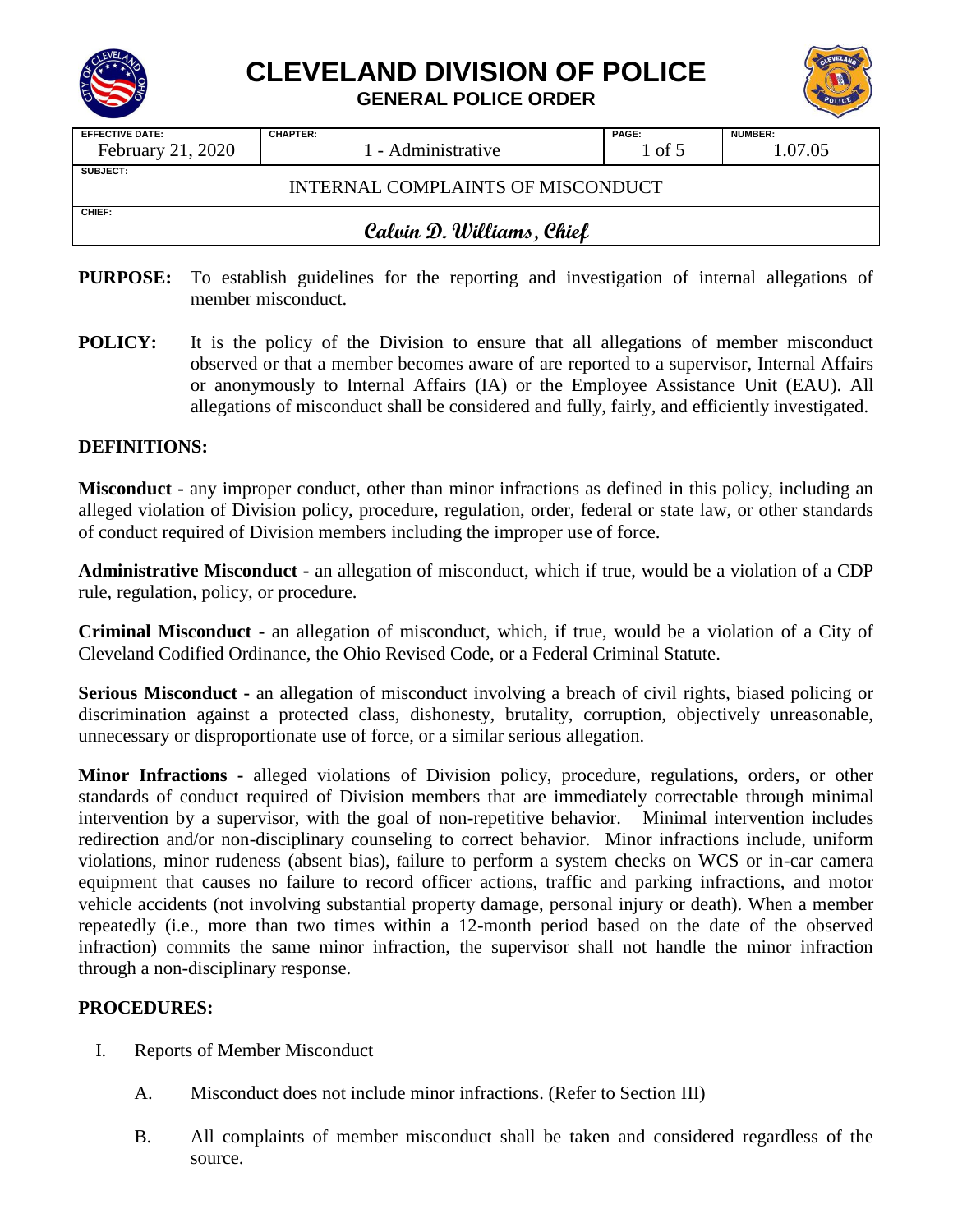- C. All members who observe or become aware of any act(s) of misconduct by another member shall:
	- 1. Immediately verbally report the incident to a supervisor or Internal Affairs and shall follow-up with a Form-1 report of the incident as directed by the supervisor or Internal Affairs.
	- 2. If the supervisor is suspected of involvement in the misconduct, the Form-1 report shall be made to the next supervisor in the chain of command or the Internal Affairs Unit.
- D. Where an act of any misconduct is reported to a supervisor, the supervisor shall immediately document and report the incident, via Division tracking software, forwarding the entry to the Internal Affairs Superintendent for review and assignment in accordance with IA procedures and copy the Platoon Commander.
- E. Anonymous Reporting of Member Misconduct
	- 1. In instances where the member wants to remain anonymous, the member may report the act of misconduct by:
		- a. An anonymous call to the IAU, at which point the reporting member will be provided with a unique number generated through Division tracking software.
		- b. Written correspondence to the IAU. The reporting member shall retain a copy of the correspondence.
		- c. Communicating to a member of EAU, who will then forward the allegation to the Internal Affairs Unit for review and will be provided with a unique number generated through Division tracking software to provide to the reporting member.
- F. Failure to report an act of misconduct is an egregious offense and will subject the member to the disciplinary process and, if sustained, will subject the member to discipline, up to and including termination.
- II. Investigation of Misconduct Complaints Assigned to District Supervisors
	- A. Complaints of misconduct routed by the IA Superintendent to a Neighborhood District Commander, via Division tracking software, for investigation shall be completed by the assigned supervisor (of a higher rank than the offending member) who did not participate in the underlying incident.
	- B. The supervisor shall complete and document their investigation within 30 days of receipt and use the Division tracking software to forward the completed investigation through the chain of command to the District Captain or Unit/Bureau Officer-in-Charge. Any extension must be authorized by a commander via email.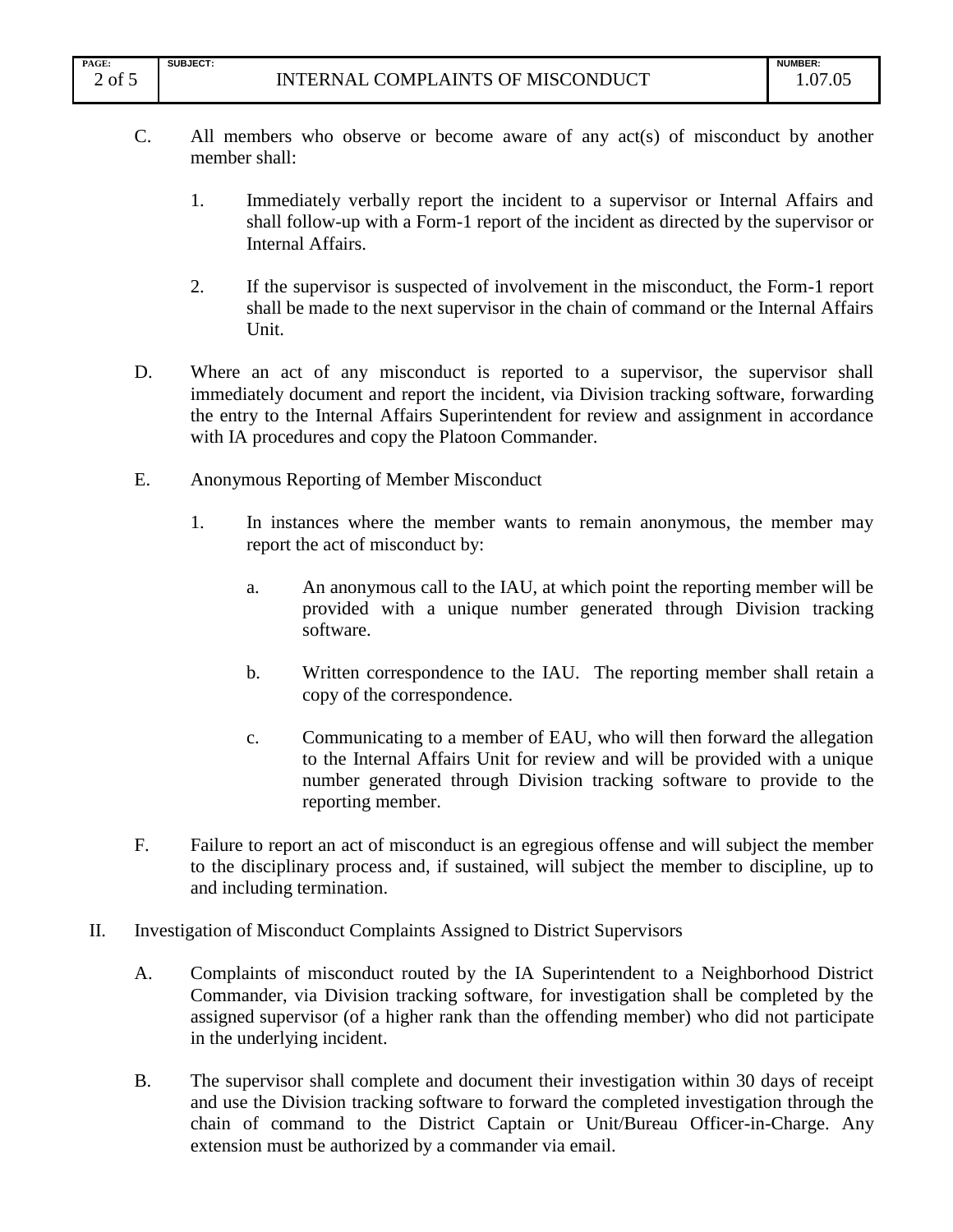- C. The Division tracking software entry shall include:
	- 1. The supervisor's narrative description of the incident, including a precise description of the evidence that either justifies or fails to justify the members' conduct based on the supervisor's independent review of the facts and circumstances of the incident.
	- 2. Documentation of all evidence that was gathered, including names, phone numbers, and addresses of non-member witnesses to the incident (tracking software menus). In situations in which there are no known witnesses, the report will specifically state that fact. In situations in which witnesses were present but circumstances prevented the supervisor from determining their identification, phone number, or address, the report will state the reasons why. The report shall include all available identifying information of anyone who refused to provide a statement.
	- 3. The names of all members who were involved or witnessed the incident.
	- 4. The investigating supervisor's evaluation of the incident based on the supervisor's review of the evidence gathered, including a determination of whether the members' actions appear to be within policy.
	- 5. If corrective action is warranted, the supervisor shall separately detail each violation by specification (e.g., Specification #1: On Tuesday, January 1, 2019, while assigned to 5B28, you, P.O. Zyx, were observed by a superior officer sleeping on duty at the location of East 4th and Euclid Avenue.) The investigating supervisor shall also list those policies, procedures, and/or rules violated and forward to their chain-of-command.
	- 6. The District Captain or Unit/Bureau Officer-in-Charge shall forward the entry to the IA Superintendent and copy the District/Bureau Commander. The Captain or Unit/Bureau Officer-in-Charge is also responsible for ensuring the entry is complete and accurate.
- III. Minor Infractions
	- A. If a minor infraction warrants non-disciplinary action, the investigating supervisor shall complete the Form-1 (Attachment) titled Verbal Counseling (followed by the member's full name and badge number) forwarding the Form-1 and all associated documentation through their chain of command in the Division tracking software to the Commander's Office.
		- 1. The original Form-1 shall be retained at the District/Bureau.
		- 2. If a member disputes any aspect of the verbal counseling they may note the basis for any objection in writing on the verbal counseling document.
	- B. The Division will not accept non-disciplinary corrective action as a substitute for discipline where the disciplinary matrix calls for the imposition of discipline. However, the Division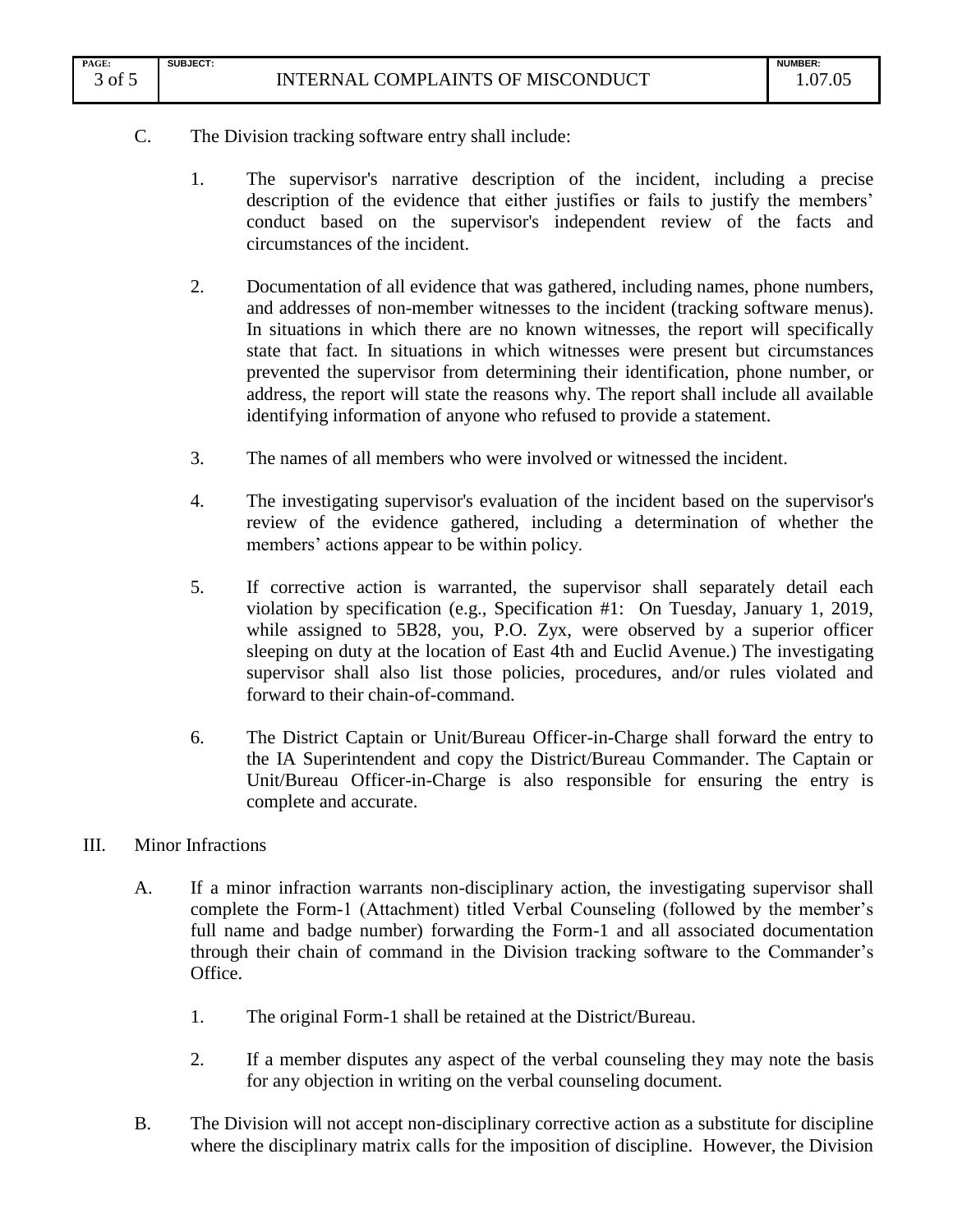shall consider whether non-disciplinary corrective action (i.e. training, remedial training, classroom instruction or transfer) is appropriate in addition to discipline being imposed.

- C. Any supervisor in the ascending chain of command has the authority to recommend disciplinary action in lieu of the originally recommended non-disciplinary action as appropriate. Supervisors shall NOT make any recommendations as to what action, discipline or corrective action shall be imposed
- D. If the member is a civilian, the supervisor shall consult with the IA Superintendent.
- E. Minor infractions, upon review by the commander, shall be forwarded via Division tracking software to the IA Superintendent.
- F. If during the investigation of a complaint of misconduct or a minor infraction, a supervisor discovers alleged misconduct that involves a potential criminal act by any member, the investigating supervisor shall immediately contact IA for guidance.
- G. The Chief of Police reserves the right to pursue disciplinary action for violation of rules, regulations, or procedures, independent of the recommendations made by the reviewing chain of command. Verbal Counseling is not approved until it is reviewed and confirmed by the Chief of Police or his designee.
- IV. Reporting Certain Events
	- A. Officers detained as the subject of a criminal investigation, or who become the subject of a criminal investigation, shall immediately notify their immediate supervisor or the next available on duty supervisor in their chain of command, via the Communication Control Section.
		- 1. As soon as practical, and before leaving their district/unit at the start of their work shift, the officer shall submit a Form-1 describing the incident to their immediate supervisor.
		- 2. The supervisor shall then document the information and forward it to the IA Superintendent via the Division tracking software for review and assignment in accordance with IA procedures.
	- B. If an officer is the respondent of an order of protection, restraining order, or if the officer's driver's license is expired, suspended, or revoked:
		- 1. The officer shall report to their supervisor, through a Form-1 as soon as practical, and before leaving their district/unit at the start of their work shift.
		- 2. The supervisor shall document the information; forward it to the IA Superintendent via Division tracking software for review and assignment in accordance with IA procedures.